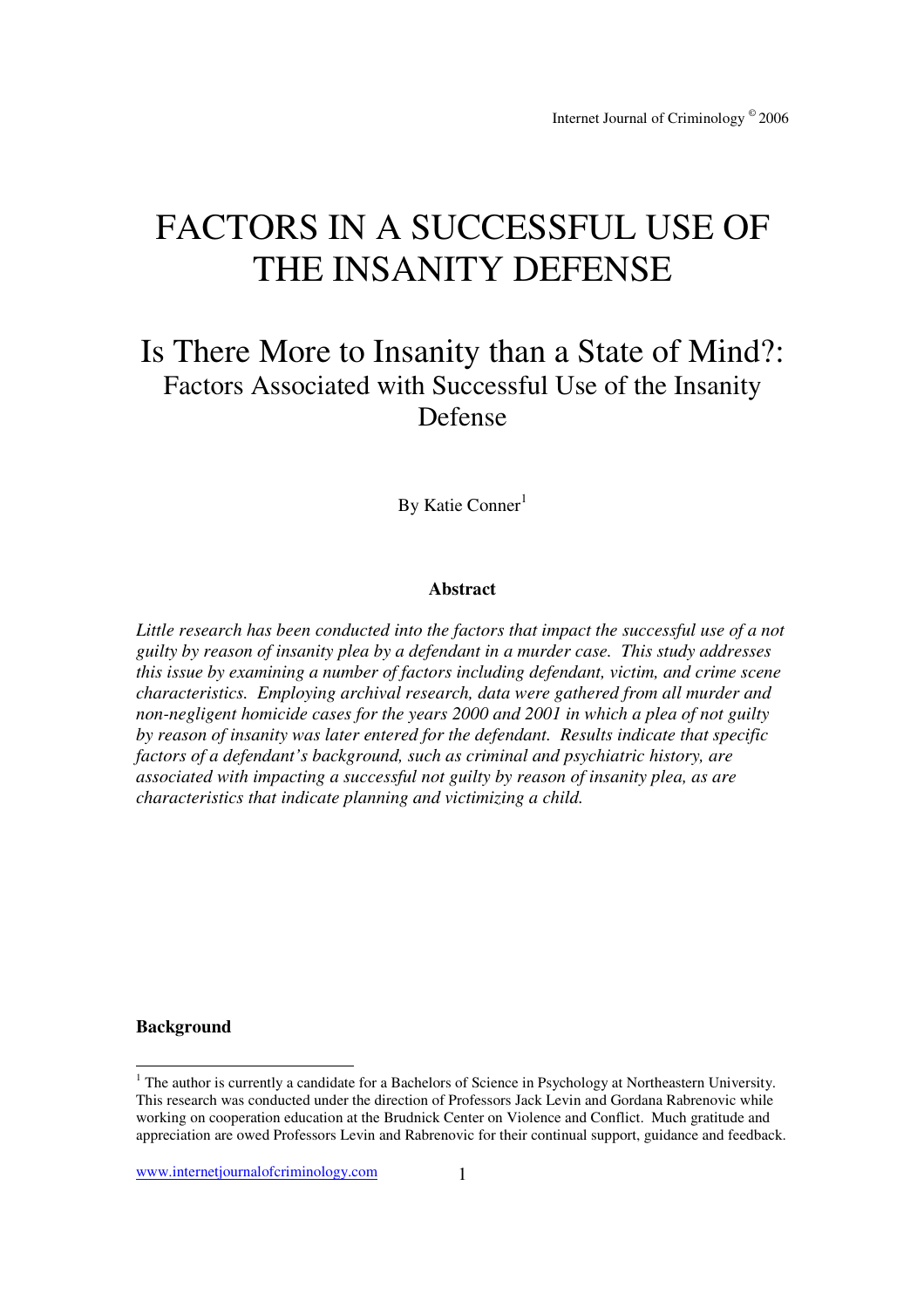The insanity defense is an area which has been insufficiently explored by researchers in criminal justice, psychology and sociology. Researchers have not yet attempted to examine such variables as the defendant's previous criminal and psychiatric history, or specific characteristics of the crime in an existent court trial to determine if such factors impact the effectiveness of the plea.

Previous studies (e.g. Regan, Alderson & Regan, 2000, p. 66) have focused on the statistics surrounding the insanity defense, such as the fact that it is rarely used and, when used, results in only a minor number of defendants acquitted as not guilty by reason of insanity (NGI). One such study conducted in the year 2000 through the Tennessee Department of Mental Health investigated the 9,100 individuals facing criminal charges in Tennessee, of whom only seven percent were referred for mental evaluations. Furthermore, of this seven percent, merely 18.5 percent were found to have substantiated reasons to utilize the insanity defense and subsequently pled as such. Finally, of this select group, the District Attorney's Office accepted the plea in approximately seventytwo percent of the cases. This study thus supports the hypothesis that the insanity defense is rarely employed and even less frequently accepted. Nationally, it is estimated that an insanity defense is entered in only one percent of all felony cases and of that one percent, only approximately one quarter are ultimately declared not guilty by reason of insanity. This data has been tested in numerous states and inevitably each study draws similar conclusions as to the rarity of a successful NGI plea.

Additional research on the topic has employed a contrived approach, particularly with the intention of discovering which factors tend to influence mock jurors to select one verdict over another. Numerous studies of mock trial conditions (Finkel & Handel, 1989; Ogloff, 1991; Pickel, 1998) have identified specific constructs that tend to affect jurors' judgments in insanity cases. Several factors that were revealed as being significant were the ability of the defendants to control themselves, culpability, the presence of a reasonable or unreasonable motive, whether their awareness and perceptions were intact or impaired and the defendant's own personal history. Furthermore, according to a study of mock juror judgments in insanity cases conducted by Pickel in 1998, a defendant was more likely to be found not guilty by reason of insanity when a crime was either "oddly committed" or when evidence of an unreasonable motive existed. Pickel also discovered that especially vicious or heinous crimes were more likely to be seen as insane, whereas indications of planning or forethought tended to negate the plea. A final, but equally important finding from Pickel's study was that many jurors unconsciously attempted to draw, from the defendant's behavior during the trial, inferences about that defendant's mental state during the commission of the crime.

One other significant study in the area of the inanity defense suggests that juror attitudes towards topics such as the death penalty and the insanity defense have a direct effect on their evaluations of both the accuracy of the expert testimony provided during a trial and the defendant's mental state (Poulson, Brondino, Brown & Brathwaite, 1998). Nevertheless, although these results are important, they are difficult to apply in a realistic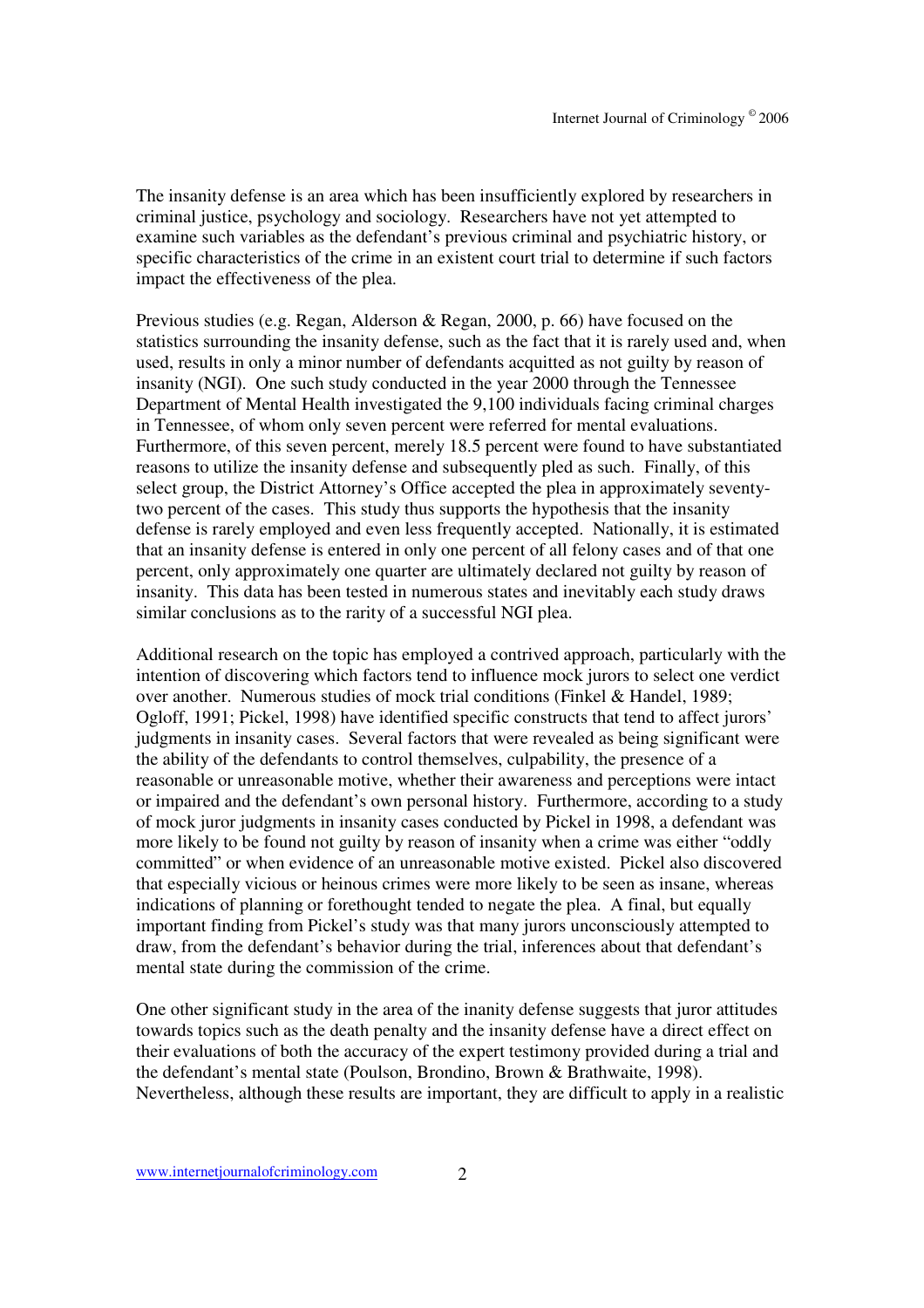context, having been obtained from mock jurors assigned to simulation trials and who thus potentially lack the variable of an emotional response, rather than from actual cases.

With the exception of the various research described above, little is known about those elements of a case or the characteristics of a defendant, outside of an artificial mock-trial setting, that cause a jury to be either more or less tempted to accept the insanity plea when selected by a defense team. This study attempts to quantify the variation in cases to discover which circumstances actually impact a real judge or jury in such a manner as to produce the greatest likelihood of achieving a successful verdict of not guilty by reason of insanity. The current study also seeks to determine the external validity of the previous studies in relation to actual courtroom usage.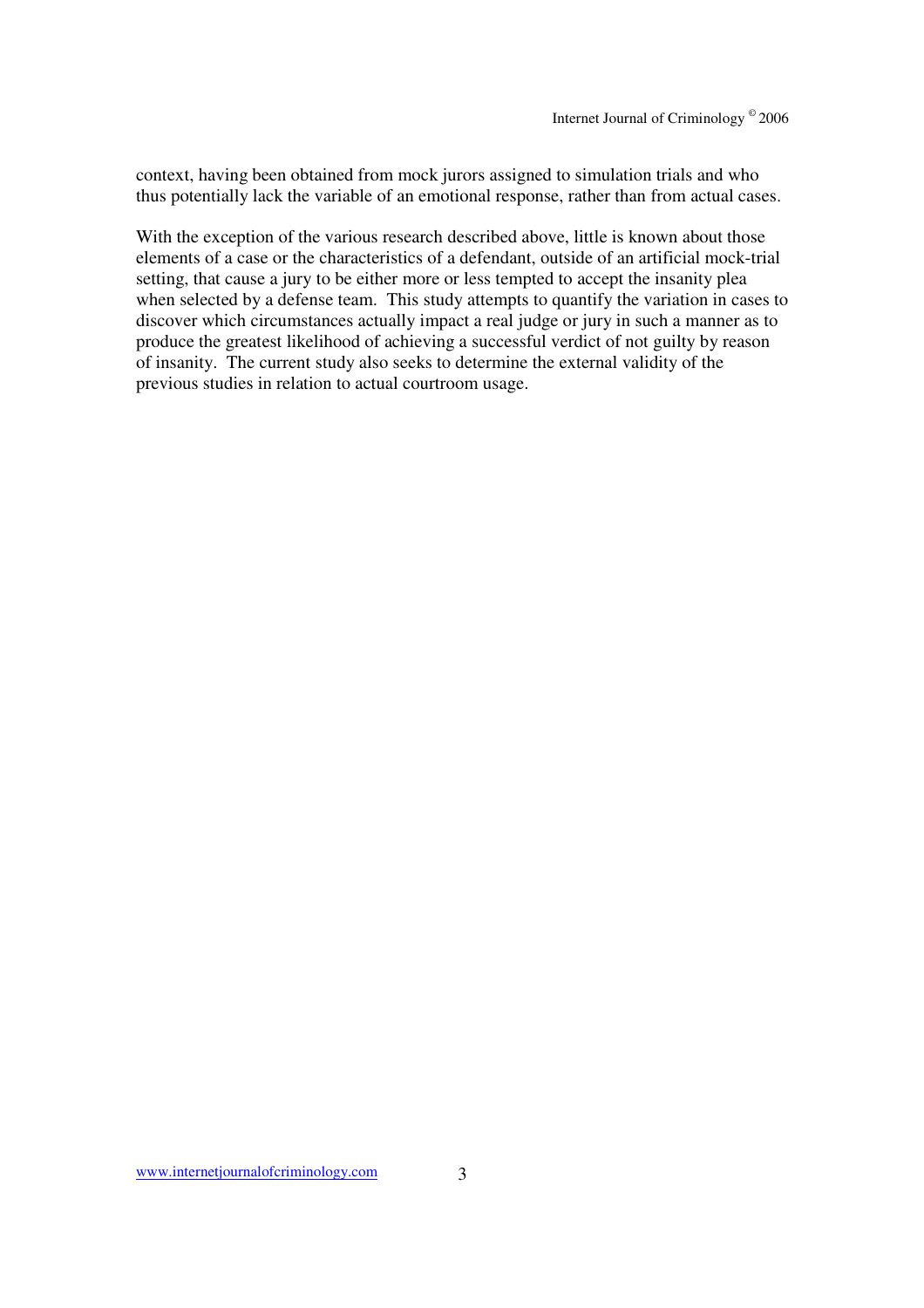# **Method**

To collect data, the periodical database Lexis-Nexis was searched for newspaper articles covering all court trials involving murder and non-negligent homicide cases tried in the years 2000 and 2001, in which the plea of not guilty by reason of insanity was later entered. By studying this entire period, it was possible to follow each of the cases to its conclusion. The usage of only murder cases was selected due to the fact that these cases are the ones in which the NGI plea is most frequently used and details of the aforementioned cases would be most similar to one another and thus were most easily categorized. Furthermore, the crime of murder and trials associated with that charge are nearly always reported in and covered extensively by newspapers, thus making murder the easiest and most comprehensive crime to study. These cases were retrieved from the database using the following key words: murder, kill, homicide, insane, insanity defense and verdict. The details about each of these cases were then taken from the periodical articles according to a coding system created to determine and classify specific characteristics of the cases. A coding sheet was completed for each of the 102 murder cases using the pleas of NGI during that time span, recording data on information ranging from the perpetrator's previous history to the nature, victims and circumstances of the crime. Some of the particular details obtained included the defendant's mental and criminal history, the victims' ages and relationships to the offender and specifics about the crime scene and weapon utilized. While recording these variables, fixed response categories were used wherever possible. Due to the fact that the entire population of cases over a two year period was included, it was not necessary to perform significance tests.

#### **Results**

# **I. Characteristics of an NGI Defendant**

Out of a total of 102 cases collected from the years 2000 and 2001, 82 percent of the defendants were male and 18 percent were female. This shows a fairly large difference between those who plead NGI and all other murder defendants. As reported by the FBI's Uniform Crime Reports, women accounted for only approximately nine percent of all defendants arrested for murder. The mean age of the defendants who attempted a not guilty by reason of insanity plea was 34.76 years, which is somewhat older than that of the overall population of murderers, which reports a mean of 27.38 years of age according to the UCR data for that period.

With respect to their background, only 22 percent of the attempted NGI pleas were made by defendants with a past criminal history or record. Furthermore, according to the NGI defendants' reported mental health history, 30 percent of them described having survived a trauma in the past, varying from physical, sexual or metal abuses to an assortment of head injuries. Additionally, nearly eighteen percent had been previously institutionalized and almost seventeen percent had either received a prescription for psychiatric medication in the past or currently held such a prescription. Similarly, 40 percent of these defendants personally reported suffering from delusions, 22 percent from severe paranoia and 19 percent from hallucinations. Likewise, defense attorneys for fifty of the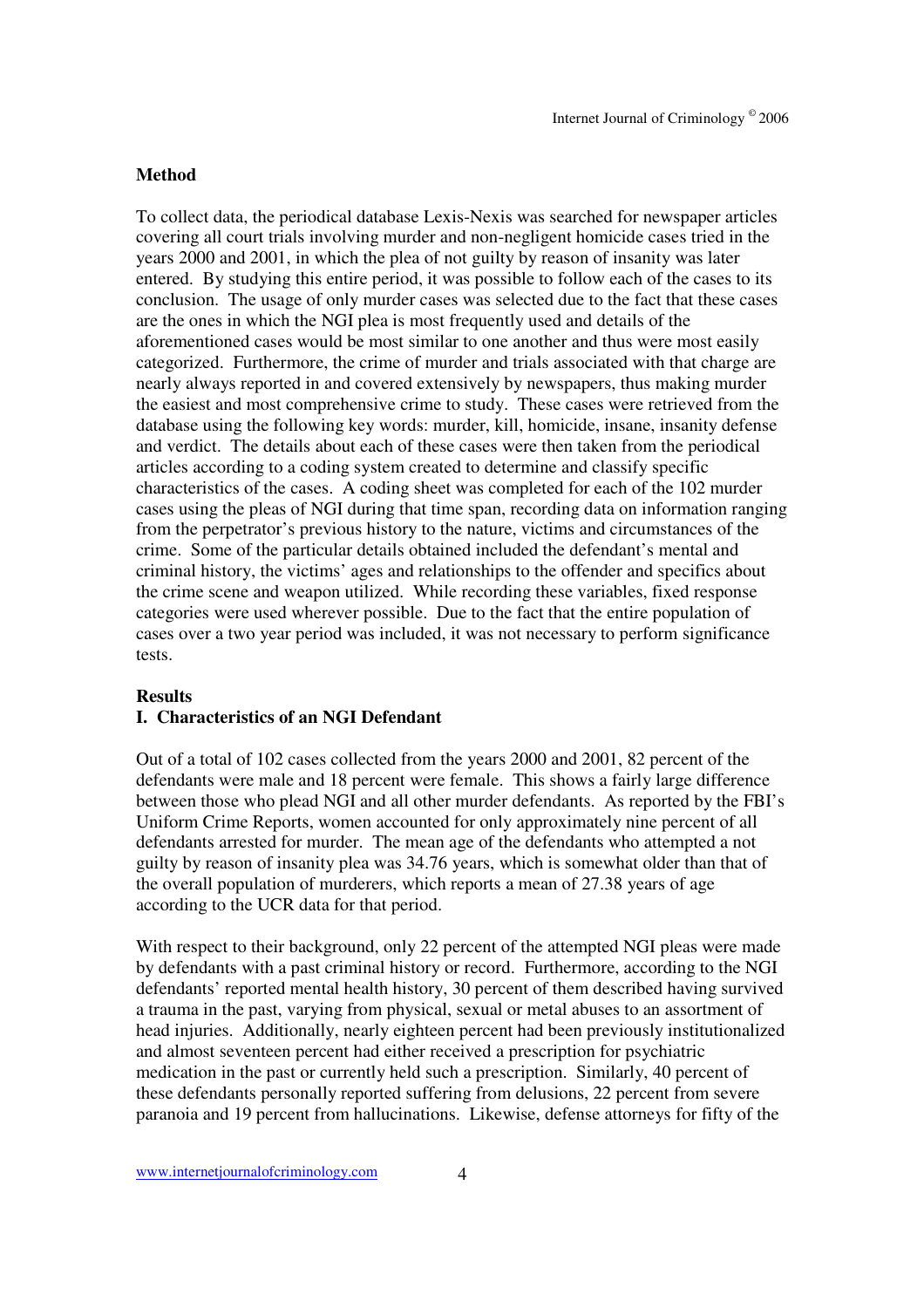102 defendants presented specific psychiatric diagnoses for their clients' symptoms in court, thus asserting the illness's existence prior to the commission of the crime.

With regard to victims, an astonishing 22.5 percent of the defendants who attempted to plead NGI had murdered at least one child, whereas according to the UCR data, only 4.3 percent of murders over during that two year period involved children as victims. This study, in concurrence with the UCR information, defined child victims as persons under the age of thirteen.<sup>2</sup> Moreover, almost 73 percent of the defendants in the study had killed only one victim during the commission of their crime. This figure is slightly higher than the 68 percent of all murder defendants who killed only one victim. Finally, for 45 percent of the attempted NGI defendants, there was no evidence that any type of planning for the murder by the defendant took place before said crime occurred and correspondingly, for 35 percent of these defendants, prosecutors were forced to admit that either the motive for the murder was unknown or that simply no motive existed for it.

A sample of these results has been summarized in Table 1 below:

| <b>Characteristic</b>        | <b>NGI Defendants</b> | <b>Other Murder Defendants</b> |
|------------------------------|-----------------------|--------------------------------|
| Gender                       | Male: 82%             | Male: $91\%$                   |
|                              | Female: 18%           | Female: 9%                     |
| Average Age                  | 34.76 years           | $27.38$ years                  |
|                              |                       |                                |
| Previously Institutionalized | 18%                   | Unknown                        |
|                              |                       |                                |
| On Medication (Past/Present) | 17%                   | Unknown                        |
|                              |                       |                                |
| <b>Child Murderers</b>       | 23%                   | $4\%$                          |
|                              |                       |                                |
| Unknown/No Motive            | 35%                   | 32%                            |
|                              |                       |                                |

**Table 1 Characteristics of NGI Defendants Versus All Other Murder Defendants** 

<sup>&</sup>lt;sup>2</sup> Data taken from the FBI's Uniform Crime Reports (2000, 2001) and from the Bureau of Justice's Sourcebook of Criminal Justice Statistics.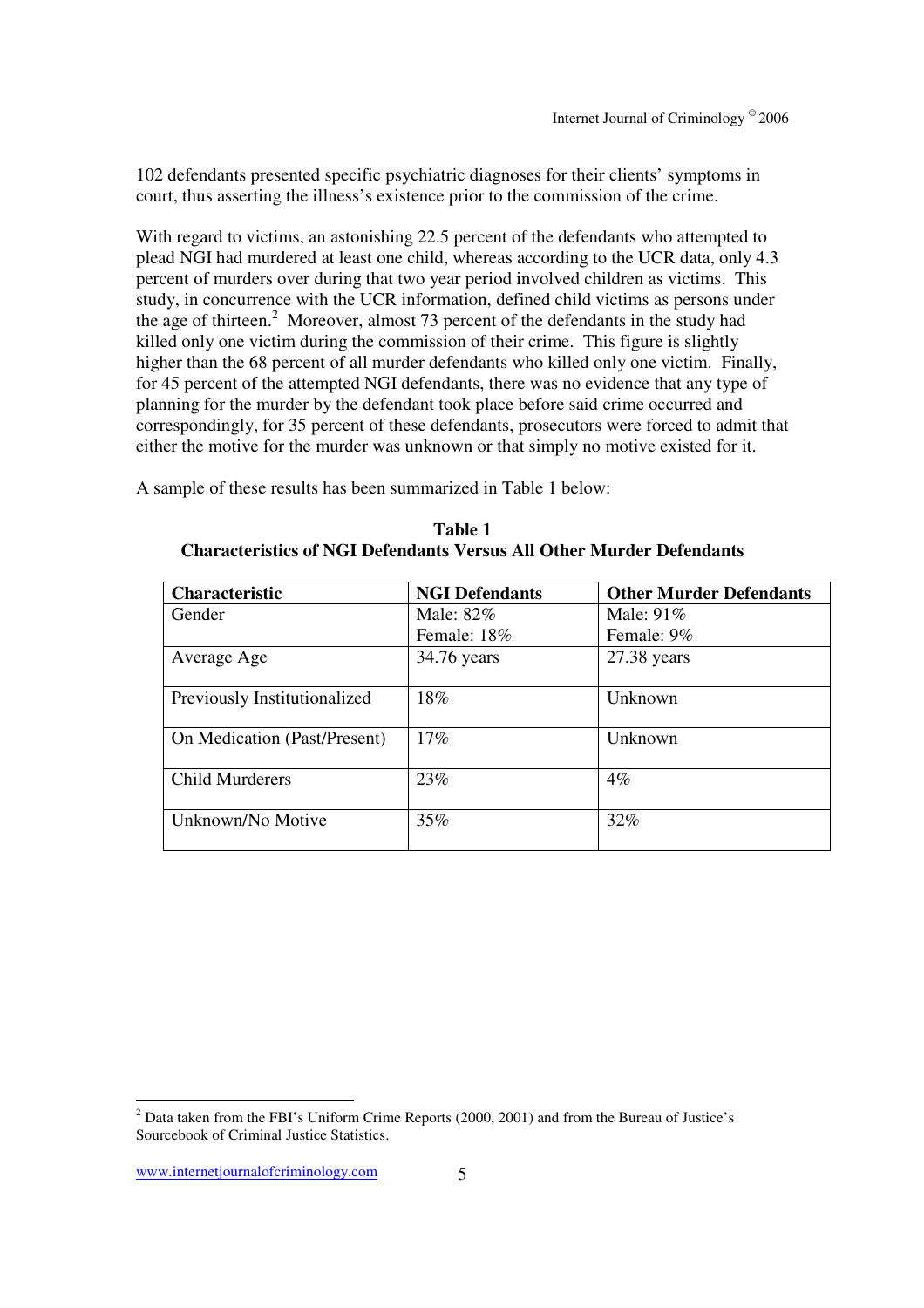# **II. Factors Associated with the Success of the Insanity Defense**

During the two years of murder trials studied, numerous characteristics of the cases, relating to both the defendants and the victims were observed as being associated with the success rate of the attempted plea. Many of these defendant characteristics are shown in Table 2.

With respect to criminal history, of the 17 defendants who had previous committed another crime, only six percent were declared NGI, whereas of the 61 defendants who had not previously committed a crime, 31 percent were found not guilty by reason of insanity. Assuming that the jurors adhered to the legal requirements, this appears to indicate that a past life of crime negates one's claim that he or she did not understand the wrongfulness of this particular action.

Likewise, with respect to mental history, claiming that the defendant was delusional, as attempted in 41 out of the 102 cases, was successful in 29 percent of those cases, as opposed to the 16 percent who successfully pled insanity without claiming to be delusional. Similarly, of the 22 defendants who alleged that they suffered from extreme paranoia, 36 percent were found NGI, as opposed to only 18 percent of those who did not make such a claim. This demonstrates that the rate of success nearly doubled simply due to the suggestion that the defendant committed the murder as a result of some form of paranoia. These two psychotic symptoms appear to be not only the ones claimed more frequently, but also the ones most successful in bringing about a verdict of not guilty by reason of insanity.

| <b>Symptom</b>          | <b>Percent Reporting</b> | <b>Percent Reporting</b> |
|-------------------------|--------------------------|--------------------------|
|                         | <b>Symptom</b>           | <b>Symptom Found NGI</b> |
| Delusions               | $N=41$                   | $29\%$ (N=12)            |
| Schizophrenia/Psychosis | $N=32$                   | $25\%$ (N=8)             |
| Paranoia                | $N=22$                   | $36\%$ (N=8)             |
| Hallucinations          | $N=19$                   | $26\%$ (N=5)             |
| Depression/Anxiety      | $N=18$                   | $22\%$ (N=4)             |
| <b>Bipolar Disorder</b> | $N=07$                   | 57\% (N=4)               |

**Table 2 Reported Mental Health History** 

Of the 49 percent of cases in which the defense attorney presented a concrete diagnosis for his or her client's symptoms of mental illness, 28 percent achieved a successful NGI plea, as opposed to only 15 percent of those who did not. This shows that the plea has a far greater chance of success when the psychiatric condition appears to have been diagnosed and documented prior to the crime, thus allowing judges and jurors to believe that it may have been affecting the defendant's reasoning at the time they committed the crime. It appears that the most successful mental disorder for pleading NGI is Manic Depressive or Bipolar Disorder; 57 percent of those who claimed they were afflicted by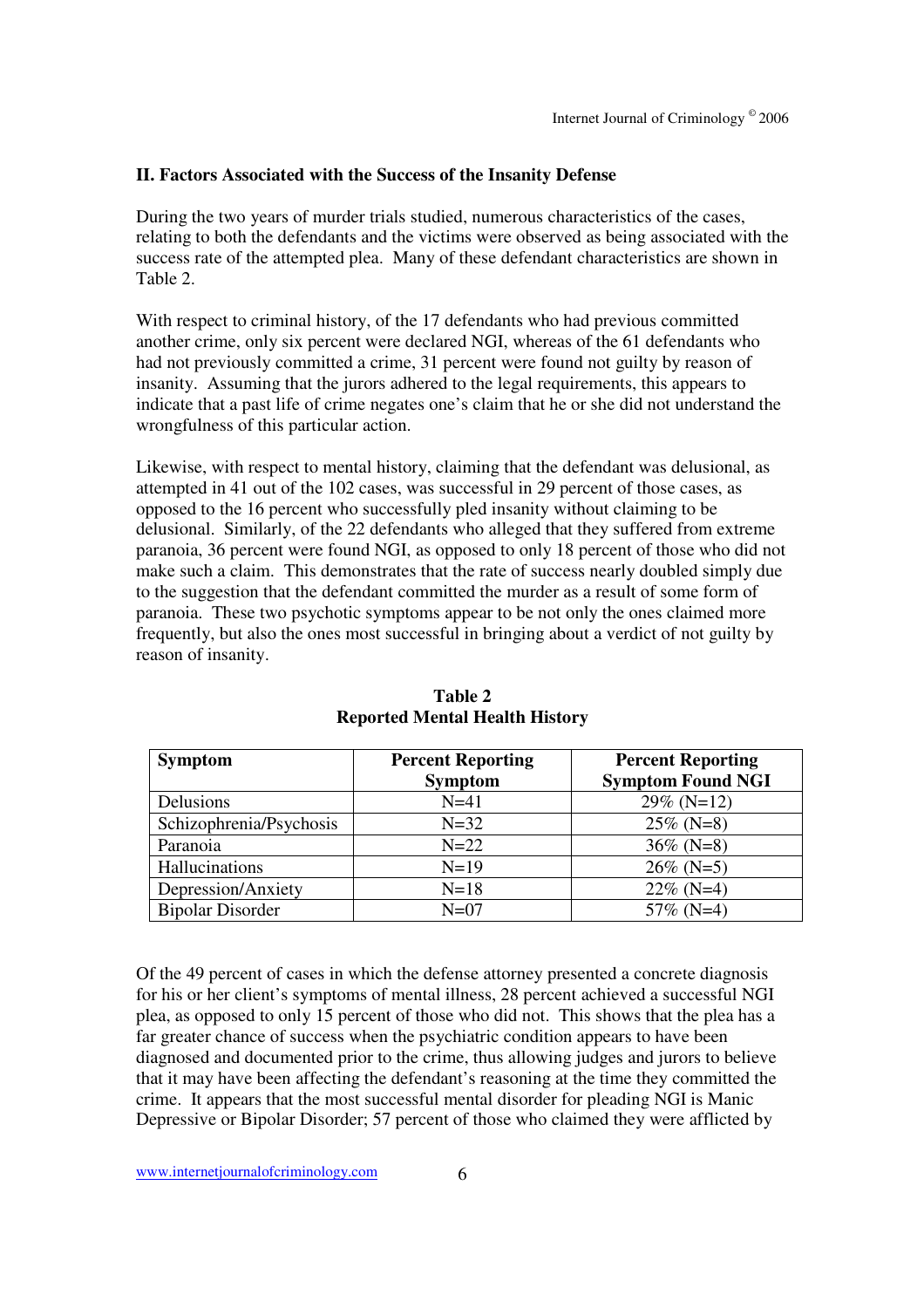this disorder were later determined to be not guilty by reason of insanity. This is compared to with only 25 percent of those who were diagnosed as having schizophrenic or psychotic symptoms and determined to be NGI. This difference may be a result of the fact that Bipolar Disorder is one of the more familiar and well documented mental illnesses in today's society, allowing the judge and jurors to better understand and relate to the nature of the defendant's mindset during the commission of the crime.

Finally, having previously been institutionalized often appears to increase a defendant's chance at successfully pleading insanity. Out of the seventeen defendants who had been institutionalized at some point, 32 percent were found NGI, as opposed to the 19 percent who were not sent to an institution prior to the crime but were still declared NGI. Most likely this is due to the fact that previous institutionalization provides support for the defense's suggestion that its client was so afflicted by mental illness that he or she cannot possibly be held responsible for his or her actions. Likewise, of the sixteen defendants who were either taking psychiatric medication at the time of the murder or held a prescription anytime prior to the crime, 47 percent were found NGI, as opposed to only 17 percent of those who were found NGI but had not been on medication at any point in time. This may be attributed to the fact that for judges and jurors, psychiatric prescriptions are perceived as concrete, scientific evidence of the mental problem that is being suggested by the defense, consequently bolstering the claim that one cannot hold the defendant responsible.

The second major set of characteristics that emerges as repeatedly affecting NGI verdicts involves the victim of the crime. The most influential features appear to be the number of victims murdered and the victims' ages. First, it appears that the fewer victims killed by a perpetrator, the better chance that perpetrator has of successfully pleading not guilty by reason of insanity. Of the 71 cases which involved only one victim, 26 percent of the defendants were found NGI, as opposed to only 3 percent of those who had killed two or more victims. This finding may reflect a desire for vengeance: as the number of victims increases, so does the need for retribution in the eyes of the jurors. Thus the more deaths that occur, the more jurors feel that someone has to 'pay' for the crime. In addition, the larger body count might make jurors feel less safe in applying an NGI verdict with the perception, accurate or otherwise, that the defendant might someday return as a predator to the streets of their community.

The age of the victims also appears to be significant in a sense, mostly when referring to the murder of children. Results indicate that when children, or persons under the age of thirteen are murder victims, the defendant's likelihood of successfully pleading NGI is dramatically reduced. It was found that during the two year period studied, of the 23 percent of cases that involved murdered children, only 9 percent of the defendants were declared to be NGI. Conversely, of the remaining 77 percent of cases which did not involve children as victims, 25 percent of the defendants were successful in their pleas. The murder of children may seem especially heinous to jurors, who then develop a desire to hold someone accountable for the tragedy and restore their belief in a just world because children are generally viewed as vulnerable and in need of protection by adults.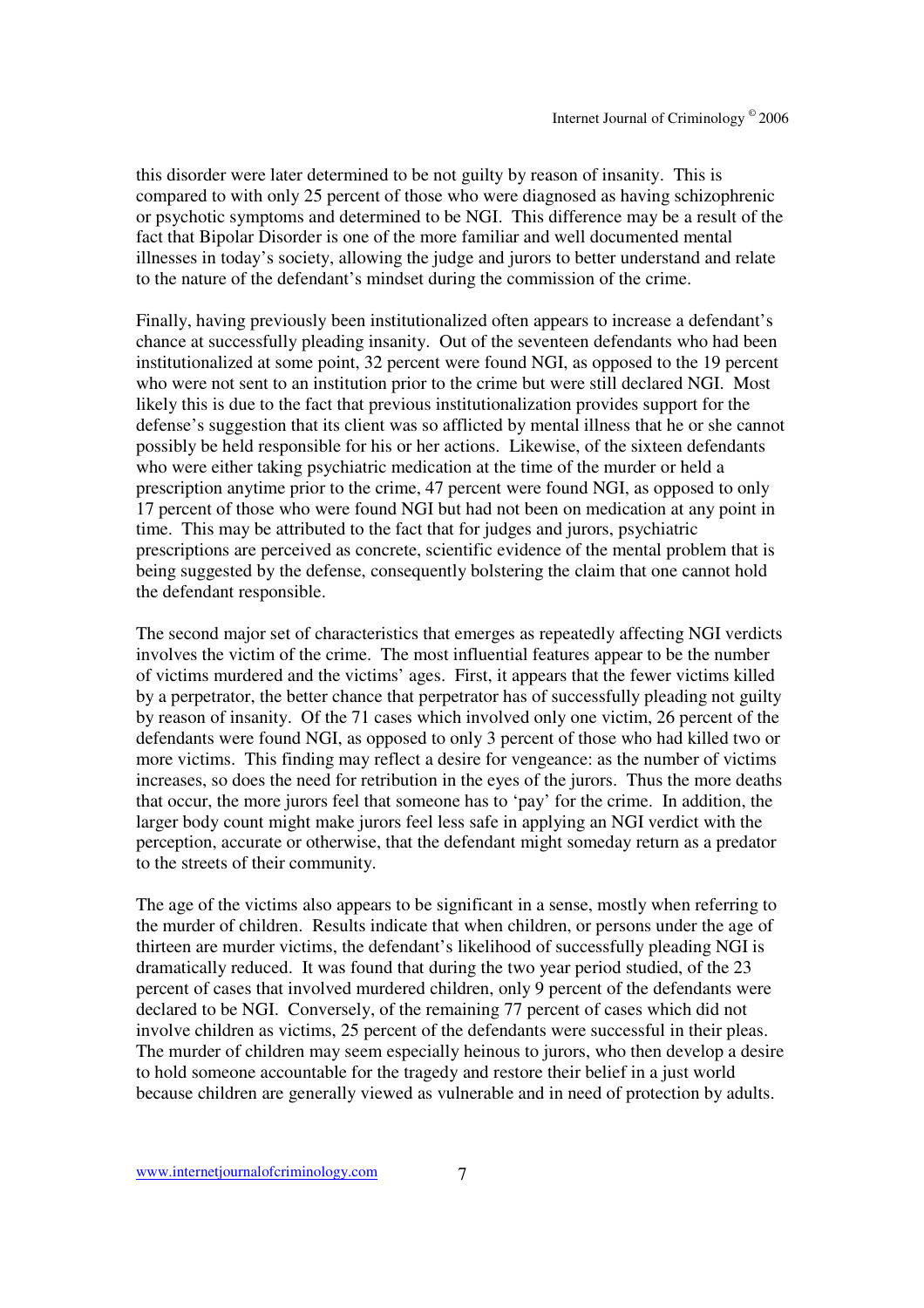

The third set of characteristics associated with the success rate of the insanity defense involves demonstrations of planning before or after the crime is committed. One such measure of this was whether or not the defendant had brought the murder weapon to the scene of the crime, indicating malicious forethought. It was found that in 37 cases in which the murder weapon was brought to the scene by the defendant, only 10 percent of the defendants were found NGI, as opposed to 29 percent of the defendants who were found NGI and developed a weapon spontaneously. This is more likely due to the fact that bringing the weapon to the scene indicates a sense of planning, as well as forethought about the murder, which a jury often associates with rationality and the significances of rational thought capabilities. They reason that if the defendant planned the crime then how could he or she be "crazy?" Consequently, in the 44 cases in which police were unable to establish any type of planning for the murder before its occurrence, 35 percent of the defendants were found NGI, as opposed to only 11 percent who successfully pleaded it despite some form of evidence that planning was involved. This may be due to the fact that impulsive killing by its own nature appears irrational and pointless, thus allowing jurors and even judges to more easily believe that the defendant was either incapable of controlling his or her actions at that moment or simply no longer understood that the action to be committed was wrong and unlawful.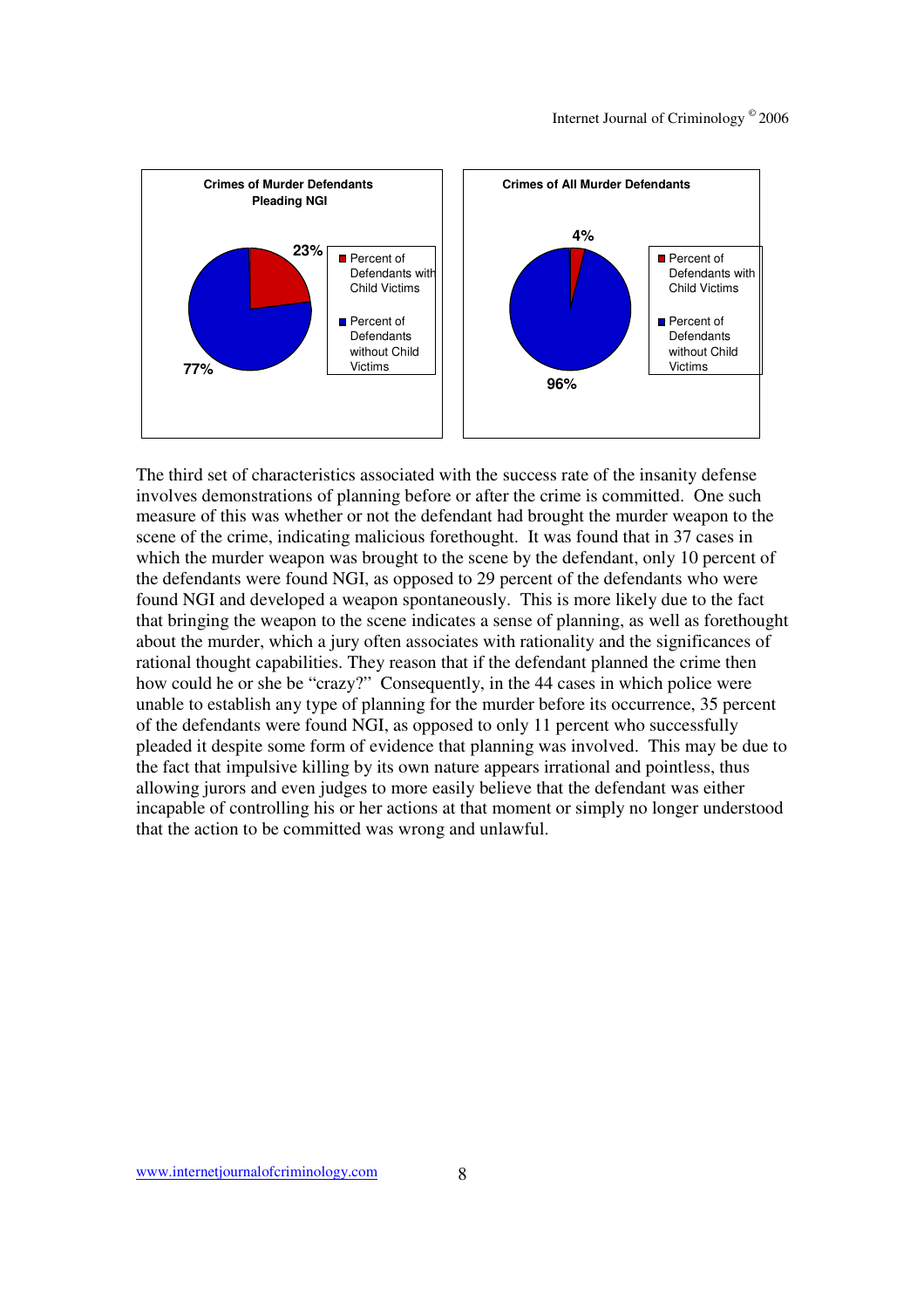#### **Conclusion**

The results of this study suggest that there are indeed certain characteristics that impact the likelihood of obtaining a successful not guilty by reason of insanity verdict from a jury. These include factors such as the personal characteristics of the defendant including his or her criminal and psychiatric background, as well as characteristics of the victim and the crime scene. Many of these findings support prior research from mock jury settings (Finkel & Handel, 1989; Ogloff, 1991; Pickel, 1998) which suggested that such variables as the defendant's history, particularly with respect to psychiatric disorders, motive and evidence of planning the crime displayed an effect on the success of the insanity defense. One of the most significant discoveries gained from this study however, is the finding that the age of the victim is vital to both the initial decision to attempt a not guilty by reason of insanity plea as well as to its success. It appears that defendants whose crimes involve the murder of a child are far more likely to plead NGI than should be accounted for by the total population of child murderers. Furthermore, it is ironically these defendants who are also the most unlikely candidates to mount a successful NGI defense. While the findings of this study are important both in theory and in application, more research is necessary in order to determine more conclusively which factors of a crime and characteristics of a defendant are likely to produce a successful not guilty by reason of insanity defens